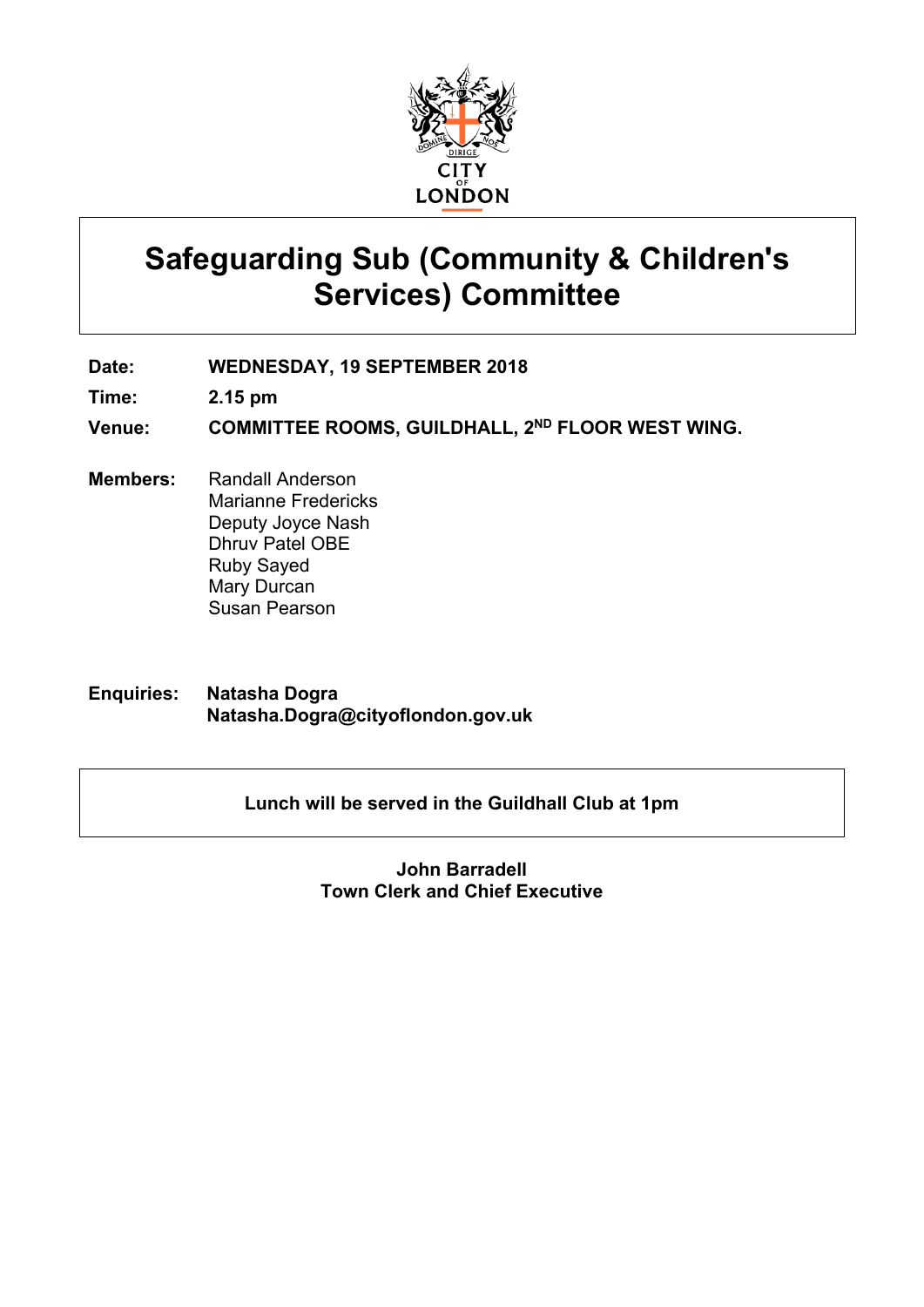## **AGENDA**

#### **Part 1 - Public Agenda**

#### 1. **APOLOGIES**

#### 2. **MEMBERS' DECLARATIONS UNDER THE CODE OF CONDUCT IN RESPECT OF ITEMS ON THE AGENDA**

#### 3. **MINUTES** To agree the minutes of the previous meeting.

**For Decision** (Pages 1 - 6)

4. **SPECIAL EDUCATIONAL NEEDS AND DISABILITY (SEND) - UPDATE** Report of the Director of Community and Children's Services.

**For Information** (Pages 7 - 30)

**For Information** (Pages 31 - 40)

5. **MENTAL HEALTH STRATEGY** Report of the Director of Community and Children's Services.

6. **EARLY HELP ANNUAL REPORT 2017-2018**

Report of the Director of Community and Children's Services.

**For Decision** (Pages 41 - 54)

7. **CORPORATE PARENTING STRATEGY ANNUAL REPORT 2017-18** Report of the Director of Community and Children's Services.

> **For Information** (Pages 55 - 70)

8. **ACTION FOR CHILDREN ANNUAL SURVEY 2018** Report of the Director of Community and Children's Services.

**For Information**

(Pages 71 - 114)

9. **SERVICE IMPROVEMENT PLAN 2017-2018** Report of the Director of Community and Children's Services.

**For Information**

(Pages 115 - 126)

10. **PROGRESSION OF WORKFORCE DEVELOPMENT COMMISSIONING ARRANGEMENTS**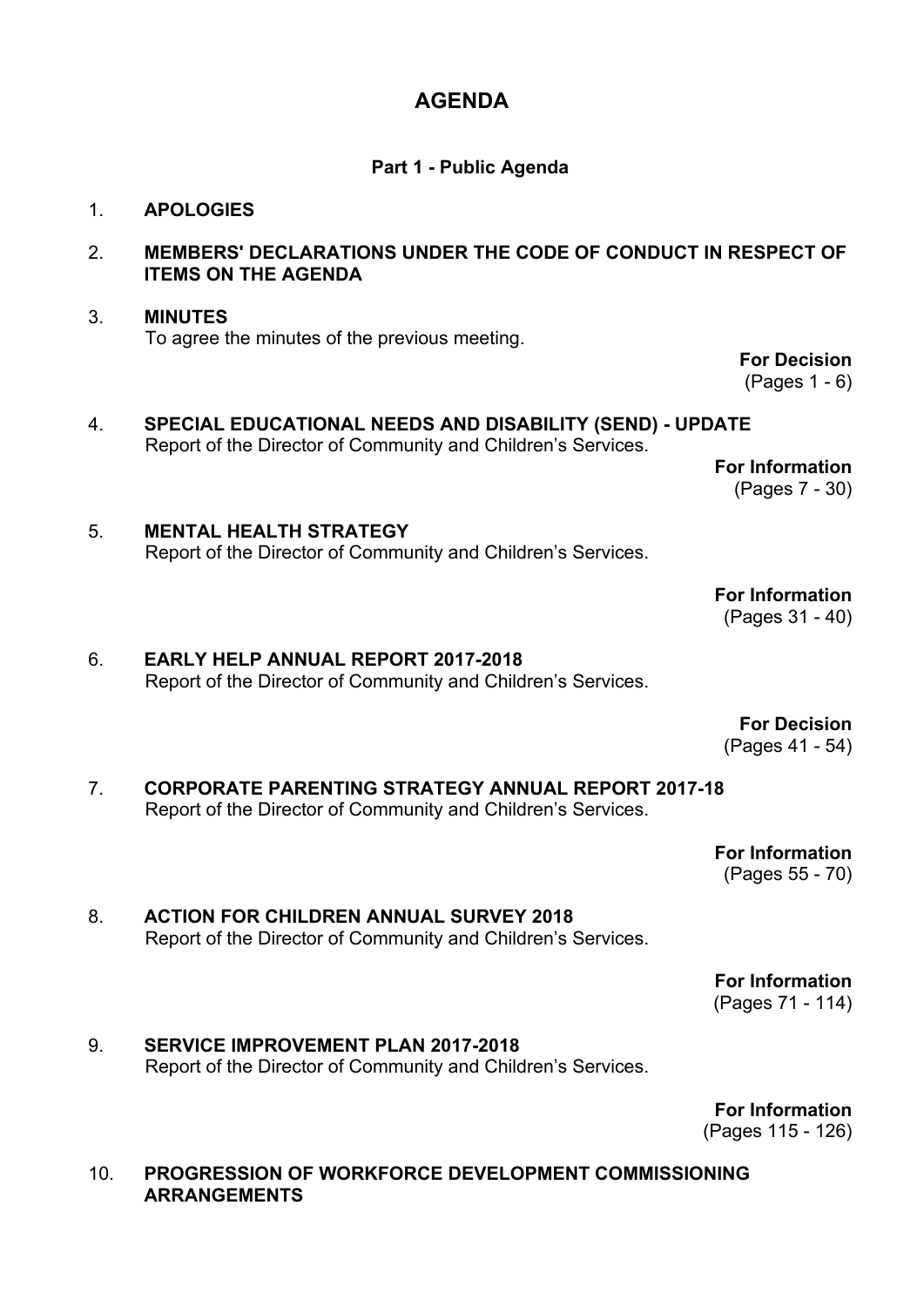Report of the Director of Community and Children's Services.

**For Information** (Pages 127 - 130)

#### 11. **THE CITY AND HACKNEY SAFEGUARDING ADULTS BOARD (CHSAB) ANNUAL REPORT 2017/18**

Report of the Director of Community and Children's Services.

**For Information**

(Pages 131 - 208)

#### 12. **QUESTIONS OF MATTERS RELATING TO THE WORK OF THE COMMITTEE**

#### 13. **ANY OTHER BUSINESS THE CHAIRMAN CONSIDERS URGENT**

#### 14. **EXCLUSION OF THE PUBLIC**

MOTION - That under Section 100(A) of the Local Government Act 1972, the public be excluded from the meeting for the following items on the grounds that they involve the likely disclosure of exempt information as defined in Part I of the Schedule 12A of the Local Government Act.

### **For Decision**

# **Part 2 - Non-Public Agenda**

#### 15. **NON-PUBLIC MINUTES** To agree the non-public minutes of the previous meeting.

**For Decision** (Pages 209 - 212)

### 16. **ADULT SAFEGUARDING PERFORMANCE REPORT** Report of the Director of Community and Children's Services.

**For Information** (Pages 213 - 218)

# 17. **CHILDREN'S SAFEGUARDING REPORT FOR QUARTER FOUR AND YEAR-END 2017/18 AND QUARTER ONE 2018/19**

Report of the Director of Community and Children's Services.

**For Information**

(Pages 219 - 246)

18. **CITY OF LONDON CHILDREN IN CARE COUNCIL (CICC) - UPDATE** Report of the Director of Community and Children's Services.

> **For Information** (Pages 247 - 252)

#### 19. **NON-PUBLIC QUESTIONS ON MATTERS RELATING TO THE WORK OF THE COMMITTEE**